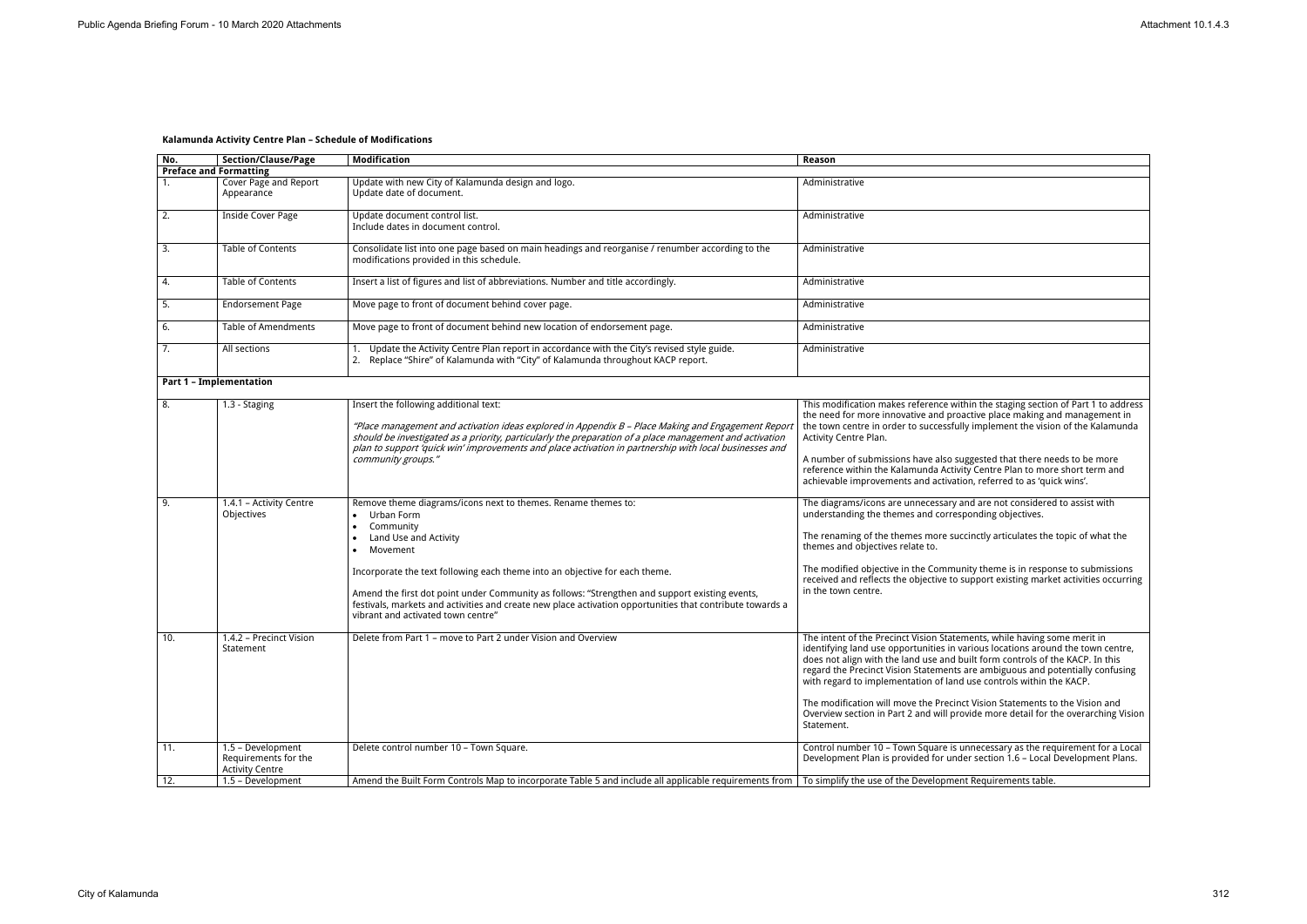|     | Requirements for the<br><b>Activity Centre</b>          | R-Codes Volume 1 and Volume 2.<br>Include notation below the Built Form Controls Map that identifies the provisions of the R-Codes and<br>that it may be subject to change.                          |                                                                                                                                                                                                                                                                                                                                                                                                                                                                                     |
|-----|---------------------------------------------------------|------------------------------------------------------------------------------------------------------------------------------------------------------------------------------------------------------|-------------------------------------------------------------------------------------------------------------------------------------------------------------------------------------------------------------------------------------------------------------------------------------------------------------------------------------------------------------------------------------------------------------------------------------------------------------------------------------|
| 13. | Figure 2 - Kalamunda<br><b>Activity Centre Plan Map</b> | Area of the land identified as Centre bounded by Railway Road and Williams Street to be converted to<br>Public Purposes: Library and Railway Museum                                                  | For the KACP land use intent to reflect existing and well-established civic uses on<br>these lots.                                                                                                                                                                                                                                                                                                                                                                                  |
| 14. | Figure 2 - Kalamunda<br><b>Activity Centre Plan Map</b> | Include a line on the map and within the legend to clearly delineate the boundary of density codes.                                                                                                  | Administrative.                                                                                                                                                                                                                                                                                                                                                                                                                                                                     |
| 15. | Figure 2 - Kalamunda<br><b>Activity Centre Plan Map</b> | Remove precincts/focus areas.                                                                                                                                                                        | The intent of the Precinct Vision Statements, while having some merit in<br>identifying land use opportunities in various locations around the town centre,<br>does not align with the land use and built form controls of the KACP. In this<br>regard the Precinct Vision Statements are ambiguous and potentially confusing<br>with regard to implementation of land use controls within the KACP.                                                                                |
| 16. | Figure 2 - Kalamunda<br><b>Activity Centre Plan Map</b> | The Public Transport Bus terminus to be converted to Public Purposes: Bus Station.                                                                                                                   | For the KACP land use intent to reflect existing and well-established bus<br>terminus uses on this lot.                                                                                                                                                                                                                                                                                                                                                                             |
| 17. | Figure 2 - Kalamunda<br><b>Activity Centre Plan Map</b> | Change Lot 43 Central Road and Lot 37 Railway Road, Kalamunda from Centre to Mixed Use.                                                                                                              | These lots are developed with several units on a strata plan, and given the<br>relatively young age of development, it will unlikely be redeveloped within the<br>foreseeable future or within the lifetime of this KACP. Furthermore, the<br>northern boundary of these lots represents the logical boundary between<br>commercial land uses in the town centre and the mixed-use precinct having<br>regard to existing land uses.                                                 |
| 18. | Figure 2 - Kalamunda<br><b>Activity Centre Plan Map</b> | Change the Town Square Gardens at Lots 5,6, 7 and 3699 Central Mall from Centre to Local Public Open<br>Space.                                                                                       | For the KACP land use intent to reflect existing and well-established public open<br>space on these lot.                                                                                                                                                                                                                                                                                                                                                                            |
| 19. | Figure 2 - Kalamunda<br><b>Activity Centre Plan Map</b> | Rename "Town Square" to "Future Potential Shared Street and Civic Space".                                                                                                                            | This change is to ensure that the description of spaces in the KACP is not<br>confusing, given the town centre already contains a site named Town Square<br>Gardens. This modification will also assist with focussing on existing spaces in<br>the town centre that are understood to be more suitably referred to as the 'town<br>square', the reserve named Town Square Gardens and the interfacing Central<br>Mall.                                                             |
|     |                                                         |                                                                                                                                                                                                      | The concept of a shared street and Civic Space will be retained in the KACP as a<br>potential future improvement. Further information regarding the concept of a<br>Civic Space is outlined in modifications below.                                                                                                                                                                                                                                                                 |
| 20. | Figure 2 - Kalamunda<br><b>Activity Centre Plan Map</b> | Identify Town Square Gardens on the map, using a dotted line similar to the "Future Potential Shared<br>Street and Civic Space".                                                                     | Required to recognise the existing Town Square Gardens on the KACP map.                                                                                                                                                                                                                                                                                                                                                                                                             |
| 21. | Figure 3 - Precinct Plan                                | Delete from Part 1 - move to Part 2 under Vision and Overview                                                                                                                                        | The intent of the Precinct Vision Statements, while having some merit in<br>identifying land use opportunities in various locations around the town centre,<br>does not align with the land use and built form controls of the KACP. In this<br>regard the Precinct Vision Statements are ambiguous and potentially confusing<br>with regard to implementation of land use controls within the KACP.<br>The modification will move the Precinct Vision Statements to the Vision and |
|     |                                                         |                                                                                                                                                                                                      | Overview section in Part 2 and will provide more detail for the overarching Vision<br>Statement.                                                                                                                                                                                                                                                                                                                                                                                    |
| 22. | Figure 4 - Built Form<br>Controls Map                   | Delete and assimilate map with Figure 2 - Kalamunda Activity Centre Plan Map. Ensure map is adjusted<br>in accordance with the above modifications to Figure 2 - Kalamunda Activity Centre Plan Map. | This modification reduces the number of KACP maps that need to be referred to<br>and reduces duplication of information across different maps.                                                                                                                                                                                                                                                                                                                                      |
| 23. | Figure 4 - Built Form<br>Controls Map                   | Annotate the map with maximum building heights from Table 4 and R-Codes (Volume 1 or 2).                                                                                                             | Provides ease of reference.                                                                                                                                                                                                                                                                                                                                                                                                                                                         |

| sting and well-established civic uses on                                       |
|--------------------------------------------------------------------------------|
|                                                                                |
|                                                                                |
|                                                                                |
| ts, while having some merit in                                                 |
| us locations around the town centre,                                           |
| form controls of the KACP. In this                                             |
| ambiguous and potentially confusing                                            |
| controls within the KACP.                                                      |
|                                                                                |
|                                                                                |
| sting and well-established bus                                                 |
|                                                                                |
| s on a strata plan, and given the                                              |
| I unlikely be redeveloped within the                                           |
| f this KACP. Furthermore, the                                                  |
| s the logical boundary between                                                 |
| ind the mixed-use precinct having                                              |
|                                                                                |
| sting and well-established public open                                         |
|                                                                                |
|                                                                                |
| on of spaces in the KACP is not                                                |
| ontains a site named Town Square                                               |
| with focussing on existing spaces in<br>more suitably referred to as the 'town |
| Gardens and the interfacing Central                                            |
|                                                                                |
|                                                                                |
| oace will be retained in the KACP as a                                         |
| ormation regarding the concept of a                                            |
| low.                                                                           |
| quare Gardens on the KACP map.                                                 |
|                                                                                |
|                                                                                |
| ts, while having some merit in                                                 |
| us locations around the town centre,<br>form controls of the KACP. In this     |
| ambiguous and potentially confusing                                            |
| controls within the KACP.                                                      |
|                                                                                |
| sion Statements to the Vision and                                              |
| more detail for the overarching Vision                                         |
|                                                                                |
| <b>ACP</b> maps that need to be referred to                                    |
| ross different maps.                                                           |
|                                                                                |
|                                                                                |
|                                                                                |
|                                                                                |
|                                                                                |
|                                                                                |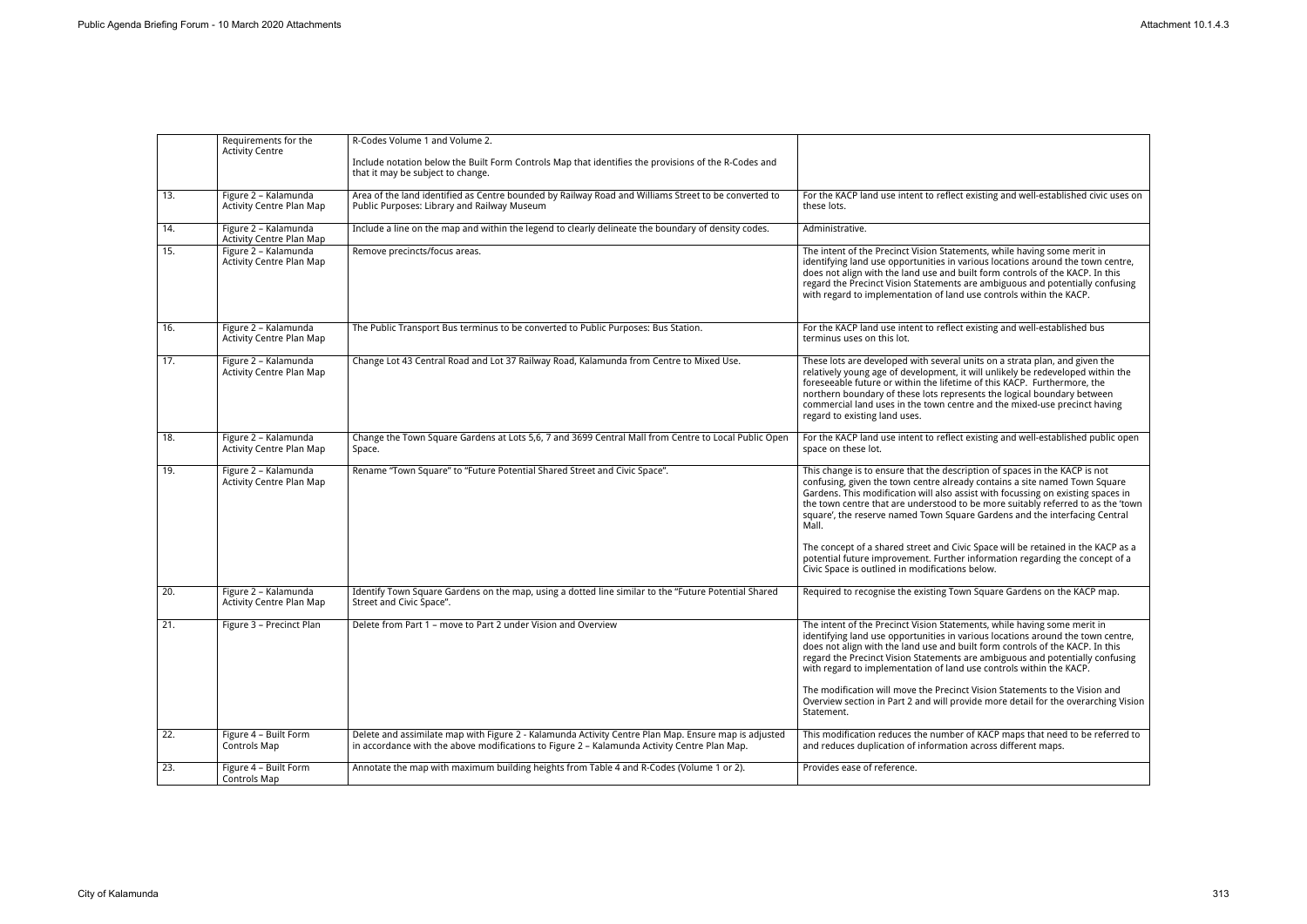| 24.                         | Figure 5 - Movement<br>Network Plan              | Show 'Pedestrian Focus' link to Jorgensen Park down Mundaring Weir Road.                                                                                                                                                                                                                                                                                                                                                                                                                                                                                                                                                                                                                                                                                                                                                                                                                                                                                                                                                                                                                                                                                                                                                                                                                                | To recognise the importance of pedestrian movement to Jorgensen Park in light<br>of the redevelopment of the community centre.<br>Response to submission.                                                                                                                                                                                                                                                                                                                                                                                                                                                                                                                                                                                                                         |
|-----------------------------|--------------------------------------------------|---------------------------------------------------------------------------------------------------------------------------------------------------------------------------------------------------------------------------------------------------------------------------------------------------------------------------------------------------------------------------------------------------------------------------------------------------------------------------------------------------------------------------------------------------------------------------------------------------------------------------------------------------------------------------------------------------------------------------------------------------------------------------------------------------------------------------------------------------------------------------------------------------------------------------------------------------------------------------------------------------------------------------------------------------------------------------------------------------------------------------------------------------------------------------------------------------------------------------------------------------------------------------------------------------------|-----------------------------------------------------------------------------------------------------------------------------------------------------------------------------------------------------------------------------------------------------------------------------------------------------------------------------------------------------------------------------------------------------------------------------------------------------------------------------------------------------------------------------------------------------------------------------------------------------------------------------------------------------------------------------------------------------------------------------------------------------------------------------------|
| $\overline{25}$ .           | Table 5 - Built Form<br>Development Requirements | Amend Frontages 1, 3, 4 and No Frontage to:<br>No Frontage<br>Frontage 3<br>Frontage 4<br>Frontage 1<br>As per Figure 4 - Built Form Controls Map<br><b>Building Height</b>                                                                                                                                                                                                                                                                                                                                                                                                                                                                                                                                                                                                                                                                                                                                                                                                                                                                                                                                                                                                                                                                                                                             | Given the final version of Table 2.1 of the SPP7.3 Apartment Design Guidelines<br>changed in its final version, the KACP needs to be updated to reflect the building<br>height intent.<br>This came about as a result of the separation of R-AC3 under Medium Density<br>Attached being separated into its own column. This is now its own separate RAC<br>code in the updated SPP7.3 Apartment Design Guidelines. As a result of this<br>change, building heights for KACP were inadvertently increased to 6 storeys,<br>whereas the intent was to limit height to 4 storeys in the core of the town centre.<br>Response to submissions raising concern regarding building height more<br>generally in the KACP area, and the impact on the perceived character of<br>Kalamunda. |
| <b>Part 2 - Explanatory</b> |                                                  |                                                                                                                                                                                                                                                                                                                                                                                                                                                                                                                                                                                                                                                                                                                                                                                                                                                                                                                                                                                                                                                                                                                                                                                                                                                                                                         |                                                                                                                                                                                                                                                                                                                                                                                                                                                                                                                                                                                                                                                                                                                                                                                   |
| 26.                         | <b>General Structure</b>                         | Reorganise the sections of Part 2 in accordance with the following key headings and modifications:<br>a) Introduction and Purpose<br>Location<br>i.<br>ii.<br>Area and land use<br>Demographic Profile<br>iii.<br>Regional and Local Context<br>iv.<br>Legal Description<br>v.<br>b) Background and Planning Process:<br>Community and Stakeholder Engagement<br>i.<br><b>Opportunities and Constraints</b><br>ii.<br>Vision and Overview<br>iii.<br><b>Planning Framework</b><br>C)<br><b>Key Planning Documents</b><br>т.<br><b>Other Planning Documents</b><br>ii.<br>d) Activity Centre Framework<br>Land Use Control<br>i.<br>ii.<br>Urban Form<br><b>Street Interfaces</b><br>iii.<br><b>Residential Density</b><br>iv.<br>Public Realm<br>V.<br>Landscape Masterplan<br>vi.<br>Key Spaces and Features<br>vii.<br>Environment<br>e)<br><b>Bushfire</b><br>i.<br>ii.<br>Heritage<br>Sustainability<br>iii.<br><b>Employment and Retail Analysis</b><br>f)<br>Activity (rename to key findings)<br>ii.<br>Floor Space<br>Trade Area Analysis<br>iii.<br>Population Growth<br>iv.<br>Retain Needs Assessment<br>v.<br>Movement<br>g)<br><b>Existing Situation</b><br>i.<br>Proposed Transport Proposals and Priorities<br>ii.<br>iii.<br>Car Parking<br>h) Servicing<br>Sewer<br>i.<br>ii.<br>Water | Reorganising Part 2 will provide a more user friendly and legible document.                                                                                                                                                                                                                                                                                                                                                                                                                                                                                                                                                                                                                                                                                                       |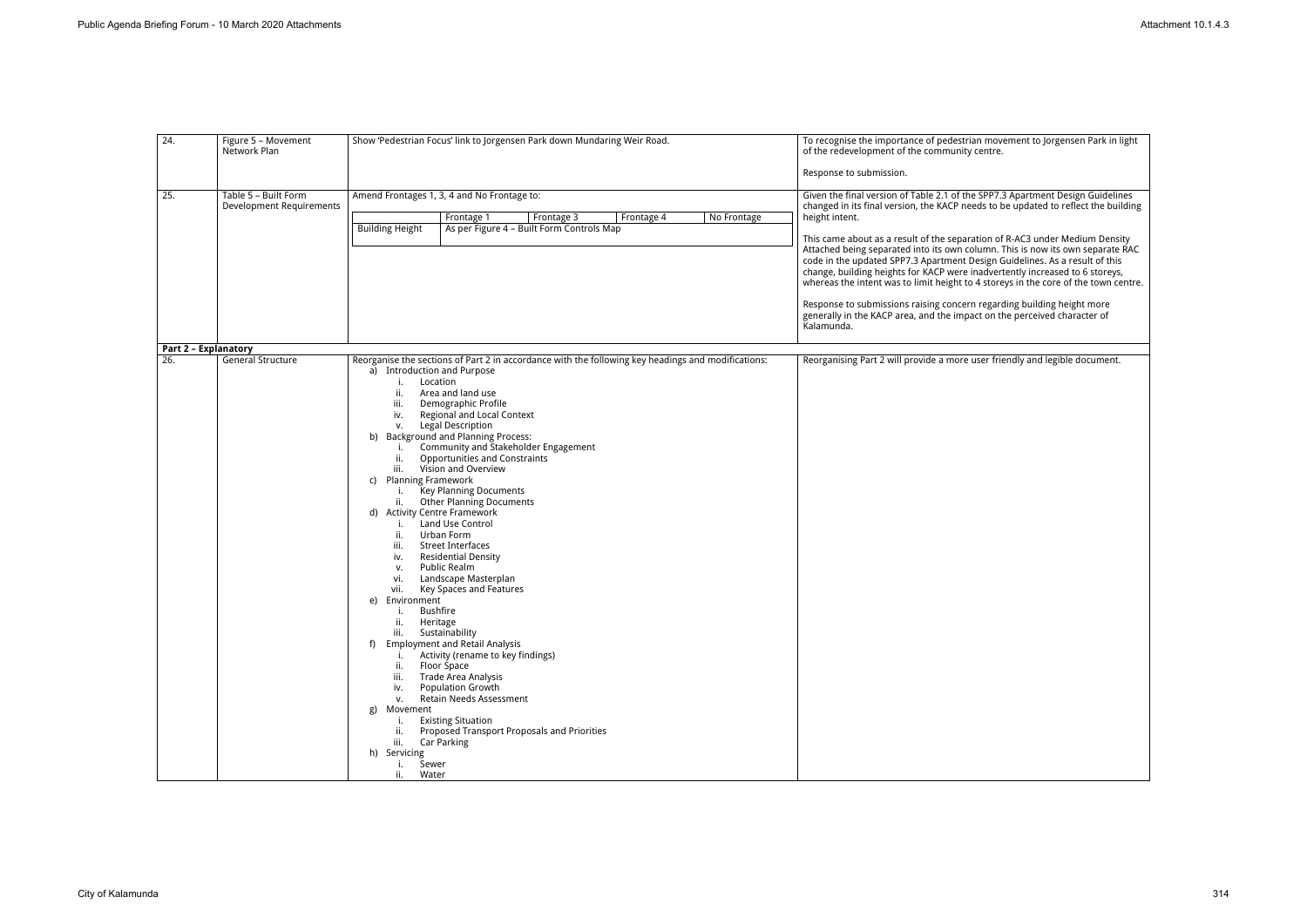|                   |                                         | iii.<br>Power<br>Telecommunications<br>iv.<br>Gas<br>v.<br>vi.<br>Drainage<br>Implementation<br><b>Quick Wins</b><br><b>Further Plans and Studies</b><br>ii.<br>Adjust report section numbers, reference to figures and tables according to new position in the report.                                                                                                                                                                                        |                                                                                                                                                                                                                                                                                                                                     |
|-------------------|-----------------------------------------|----------------------------------------------------------------------------------------------------------------------------------------------------------------------------------------------------------------------------------------------------------------------------------------------------------------------------------------------------------------------------------------------------------------------------------------------------------------|-------------------------------------------------------------------------------------------------------------------------------------------------------------------------------------------------------------------------------------------------------------------------------------------------------------------------------------|
| $\overline{27}$ . | 2.1.3 - Regional and Local<br>Context   | Within the East row, include reference to the redeveloped Kalamunda Community Centre at Jorgensen<br>Park.                                                                                                                                                                                                                                                                                                                                                     | Response to submission.                                                                                                                                                                                                                                                                                                             |
| 28.               | 2.3.1 - Key Planning<br>Documents       | Make reference to the existing Townscape Improvement Plans prepared in 2010 and outline the urban<br>design initiatives envisaged.                                                                                                                                                                                                                                                                                                                             | This was omitted from the advertised version of the KACP.<br>Response to submission.                                                                                                                                                                                                                                                |
| 29.               | 3.5.1 - Opportunities                   | Insert a new opportunity under Placemaking and Social Infrastructure:<br>"Strengthen and support existing markets and events."                                                                                                                                                                                                                                                                                                                                 | Response to submission.                                                                                                                                                                                                                                                                                                             |
| $\overline{30}$ . | 4.4 - Public Realm                      | Rename the key spaces and features as follows:<br>Town Square renamed to "Future Potential Shared Street and Civic Space".<br>Green Park renamed to "Town Square Gardens".<br>Central Lane renamed to "Central Mall".<br>Ensure all other references to these spaces in the KACP report are modified accordingly.                                                                                                                                              | It is considered appropriate to use existing names such as Town Square Gardens<br>and Central Mall and other existing place names. The new name for the Town<br>Square makes reference to it being a future potential improvement as a civic<br>space to reflect the surrounding functions of this area.<br>Response to submission. |
| 31.               | 4.4 - Public Realm                      | Include a new dot point to refer to Water Sensitive Urban Design principles and best management<br>practices.                                                                                                                                                                                                                                                                                                                                                  | Response to submission.                                                                                                                                                                                                                                                                                                             |
| 32.               | 4.4.1 - Key Spaces &<br><b>Features</b> | Modify Figure 22 to identify the Town Square Gardens and Central Mall as the "Town Centre".                                                                                                                                                                                                                                                                                                                                                                    | Response to Submission.                                                                                                                                                                                                                                                                                                             |
| 33.               | 4.4.1 - Key Spaces &<br>Features        | Reorder the key spaces and features as follows:<br>1) Main Street<br>2) Central Lane (renamed to "Central Mall")<br><b>Barber Street Piazza</b><br>3)<br>4) Town Square (renamed to "Future Potential Shared Street and Civic Space").<br>5) Journey                                                                                                                                                                                                           | The order in which these key spaces and features occur within KACP should be in<br>line with the importance and hierarchy of space within the town centre. Haynes<br>Street (referred to as Main Street) is the most important and active street within<br>the town centre.<br>Response to submission.                              |
| 34.               | 4.4.1 - Key Spaces &<br>Features        | Modify the Description of the Kalamunda Town Square to remove reference to the space being the<br>"focal point of the town centre and its gathering place for community events".<br>Move this descriptive language to Central Mall.                                                                                                                                                                                                                            | Response to submission.                                                                                                                                                                                                                                                                                                             |
| 35.               | 4.4.1 - Key Spaces &<br>Features        | Under the Central Mall description, include language that references the current importance and<br>function of the space to accommodate community events and markets.<br>Include the following Opportunity and Outcome:<br>"Strengthen and support existing events, festivals, markets and activities in Central Mall and Town<br>Square Gardens and create new place activation opportunities that contribute towards a vibrant and<br>activated town centre" | Response to submission.                                                                                                                                                                                                                                                                                                             |
| $\overline{36}$ . | 4.4.1 - Key Spaces &<br>Features        | Under Central Mall include the following under Opportunities and Outcomes:<br>"Central Mall Shared Street should ensure that existing trees are retained wherever possible to<br>$\bullet$<br>maintain its character, while removing items that inhibit the use of the space."<br>And amend the sixth dot point as follows (new text is bolded):                                                                                                               | Response to submission.                                                                                                                                                                                                                                                                                                             |

| n of the KACP.                                                                                                          |
|-------------------------------------------------------------------------------------------------------------------------|
|                                                                                                                         |
| names such as Town Square Gardens<br>mes. The new name for the Town<br>potential improvement as a civic<br>f this area. |
|                                                                                                                         |
|                                                                                                                         |
| tures occur within KACP should be in<br>bace within the town centre. Haynes<br>st important and active street within    |
|                                                                                                                         |
|                                                                                                                         |
|                                                                                                                         |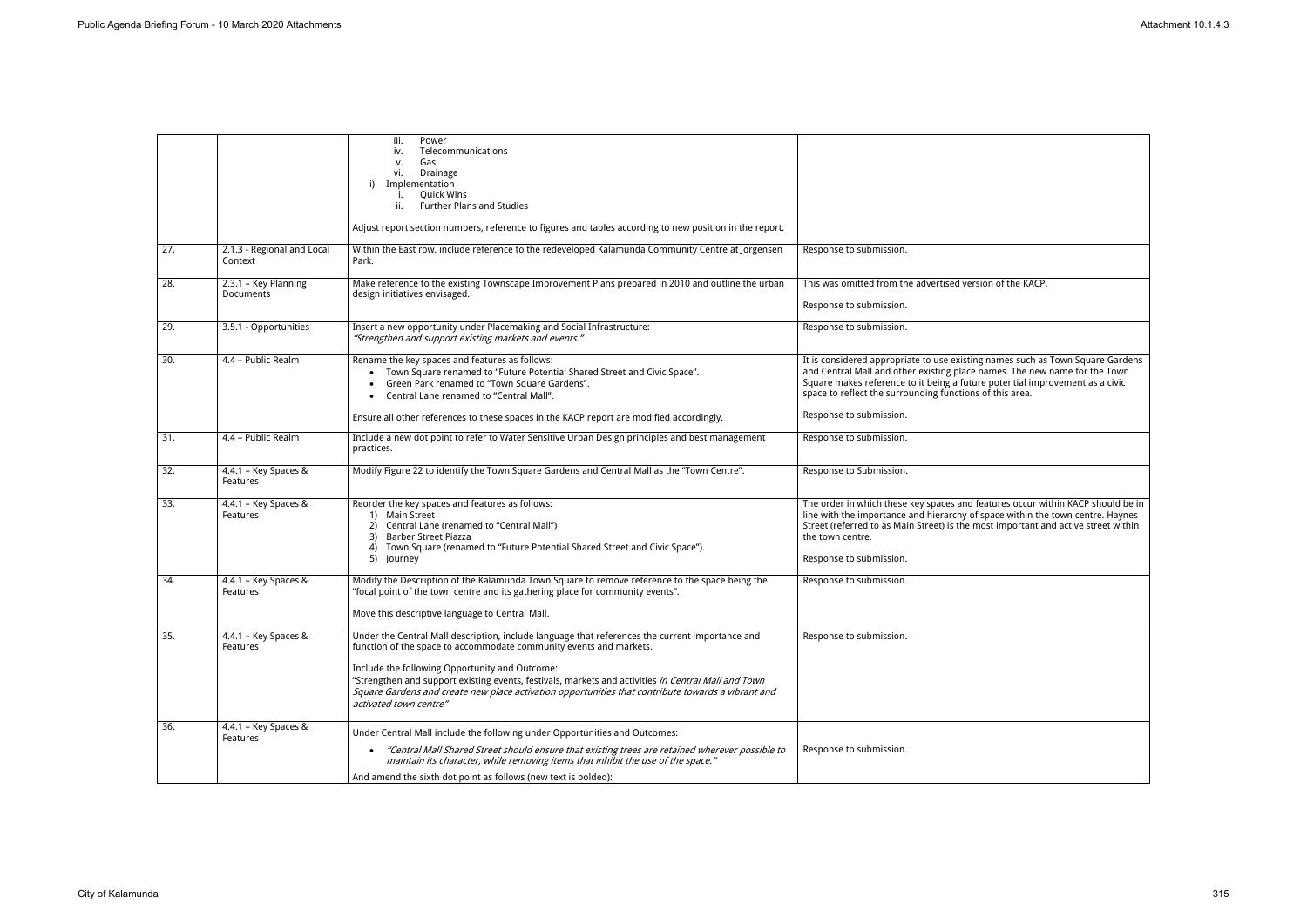|                   |                                                               | "Introduce <b>short term</b> parking opportunities into the lane to support adjacent retailers."                                                                                                                                                                                                                                                                                                                                                                                                                                                                                                                                                                                                                                                                                                                                                                                                                                                                                                                                                                                                                                                                                                                                                                                                                                                                                                                                                                                                                                                                                                                                                                                                                                                                                                                         |                                                                                                                                                                                                                                                                                                                                                                                               |
|-------------------|---------------------------------------------------------------|--------------------------------------------------------------------------------------------------------------------------------------------------------------------------------------------------------------------------------------------------------------------------------------------------------------------------------------------------------------------------------------------------------------------------------------------------------------------------------------------------------------------------------------------------------------------------------------------------------------------------------------------------------------------------------------------------------------------------------------------------------------------------------------------------------------------------------------------------------------------------------------------------------------------------------------------------------------------------------------------------------------------------------------------------------------------------------------------------------------------------------------------------------------------------------------------------------------------------------------------------------------------------------------------------------------------------------------------------------------------------------------------------------------------------------------------------------------------------------------------------------------------------------------------------------------------------------------------------------------------------------------------------------------------------------------------------------------------------------------------------------------------------------------------------------------------------|-----------------------------------------------------------------------------------------------------------------------------------------------------------------------------------------------------------------------------------------------------------------------------------------------------------------------------------------------------------------------------------------------|
| $\overline{37}$ . | $4.4.1 - Key Spaces &$<br>Features                            | Under Kalamunda Town Square (renamed to "Future Potential Shared Street and Civic Space")<br><b>Opportunities and Outcomes:</b><br>"Retain parking required within flexible space to meet demand for adjacent community<br>facilities, however opportunity to close parking area for events".                                                                                                                                                                                                                                                                                                                                                                                                                                                                                                                                                                                                                                                                                                                                                                                                                                                                                                                                                                                                                                                                                                                                                                                                                                                                                                                                                                                                                                                                                                                            | To recognise the importance of the existing parking provision in this area.                                                                                                                                                                                                                                                                                                                   |
| 38.               | 4.4.1 - Key Spaces &<br>Features                              | Insert Figure 23 from the Landscape Master Plan and modify as follows:<br>Move Central Mall to the short term column.<br>Include a note below the table stating the following:<br>"The vertical order in which the above public realm improvement items are listed should not<br>be interpreted as an order of priority. The priority of short, medium and long term<br>improvements will need to be determined by the Council having regard to future budget<br>deliberations."<br>Rename the public realm improvements in accordance with the above modifications.                                                                                                                                                                                                                                                                                                                                                                                                                                                                                                                                                                                                                                                                                                                                                                                                                                                                                                                                                                                                                                                                                                                                                                                                                                                     | The re-ordering of public realm improvements reinforces the importance and<br>priority of space within the town centre; Haynes Street and Central Mall are the<br>most significant public spaces in need of improvements.<br>Response to submission.                                                                                                                                          |
| $\overline{39}$ . | 4.6.2 - Water Supply                                          | Include text that stipulates:<br>"All development will be required to be connected to scheme water and reticulated sewerage and be in<br>accordance with the Government Sewerage Policy- Perth Metropolitan Region."                                                                                                                                                                                                                                                                                                                                                                                                                                                                                                                                                                                                                                                                                                                                                                                                                                                                                                                                                                                                                                                                                                                                                                                                                                                                                                                                                                                                                                                                                                                                                                                                     | Recommended in the submission from the Department of Health.                                                                                                                                                                                                                                                                                                                                  |
| 40.               | Table 21 - Proposed Road<br><b>Network Arrangements</b>       | Under the Recommendation column, insert:<br>"The final direction of traffic for Central Mall should be further considered at the detailed design phase<br>and in consultation with community and business representatives.'                                                                                                                                                                                                                                                                                                                                                                                                                                                                                                                                                                                                                                                                                                                                                                                                                                                                                                                                                                                                                                                                                                                                                                                                                                                                                                                                                                                                                                                                                                                                                                                              | Response to submissions that make reference to the preferred direction of<br>vehicular traffic on Central Mall. The final direction of traffic requires further<br>analysis.                                                                                                                                                                                                                  |
| 41.               | 4.5.2.4 - Road Network<br><b>Cross Sections</b>               | Cross section C-C Railway Road modified to address comments from the PTA, ensure a minimum<br>carriageway of 7m.                                                                                                                                                                                                                                                                                                                                                                                                                                                                                                                                                                                                                                                                                                                                                                                                                                                                                                                                                                                                                                                                                                                                                                                                                                                                                                                                                                                                                                                                                                                                                                                                                                                                                                         | Response to submission.                                                                                                                                                                                                                                                                                                                                                                       |
| 42.               | 4.5.2.1 - Proposed Road<br>Network Structure and<br>Hierarchy | Insert within the column Future Considerations & Design Intent for Barber Street:<br>"To investigate periodically closing Barber Street to accommodate events and markets."                                                                                                                                                                                                                                                                                                                                                                                                                                                                                                                                                                                                                                                                                                                                                                                                                                                                                                                                                                                                                                                                                                                                                                                                                                                                                                                                                                                                                                                                                                                                                                                                                                              | Response to submission.                                                                                                                                                                                                                                                                                                                                                                       |
| 43.               | Implementation                                                | Separate into two sections 'Quick Wins' and 'Further Plans and Studies'<br>Insert the following under quick wins:<br>Continue to foster and empower the town team movement to implement the ideas presented in<br>this KACP<br>Establish formal and regular lines of communication between the City, community<br>$\bullet$<br>representatives and the business community to ensure<br>Identify vacant spaces and introduce a program to support place activation ideas throughout<br>$\bullet$<br>the town centre. Engage with landowners, business and community groups to facilitate short<br>term and low cost place making initiatives.<br>• Insert the next steps and quick wins outlined in the Landscape Masterplan Next Steps section.<br>Utilise temporary equipment, furniture and lighting to test the ideas and concepts presented in<br>the Landscape Masterplan prior to undertaking more substantial streetscape improvements.<br>• Collect public art contributions through developments within and around Kalamunda town<br>centre and facilitate public art projects in the locations identified in the KACP Landscape<br>Masterplan on the advice of the Kalamunda Arts Advisory Committee.<br>Establish a working group with relevant utility service providers to enable open dialogue and identify<br>required upgrades, timing and significant constraints with infrastructure modifications, in accordance<br>with the recommendations of the Engineering Servicing Report.<br>Insert the following under Further Plans and Studies:<br>• Local Planning Policy to adopt the Built Form Design Guidelines under the Local Planning<br>Framework.<br>Delete Traffic Management Plan from the list.<br>Under the Parking Strategy implementation item insert the following additional items to be | The idea of dividing the Implementation section into two areas is to outline<br>practical and low cost initiatives that could be commenced ahead of further<br>studies and significant investment in streetscape improvements.<br>Traffic Management Plan has been deleted as this will be undertaken as a matter<br>of course if a road is proposed to be closed.<br>Response to submission. |

| parking provision in this area.                                           |
|---------------------------------------------------------------------------|
|                                                                           |
|                                                                           |
| nts reinforces the importance and<br>ynes Street and Central Mall are the |
| provements.                                                               |
|                                                                           |
|                                                                           |
|                                                                           |
| Department of Health.                                                     |
|                                                                           |
| ce to the preferred direction of                                          |
| rection of traffic requires further                                       |
|                                                                           |
|                                                                           |
|                                                                           |
|                                                                           |
| tion into two areas is to outline<br>be commenced ahead of further        |
| cape improvements.                                                        |
| as this will be undertaken as a matter                                    |
|                                                                           |
|                                                                           |
|                                                                           |
|                                                                           |
|                                                                           |
|                                                                           |
|                                                                           |
|                                                                           |
|                                                                           |
|                                                                           |